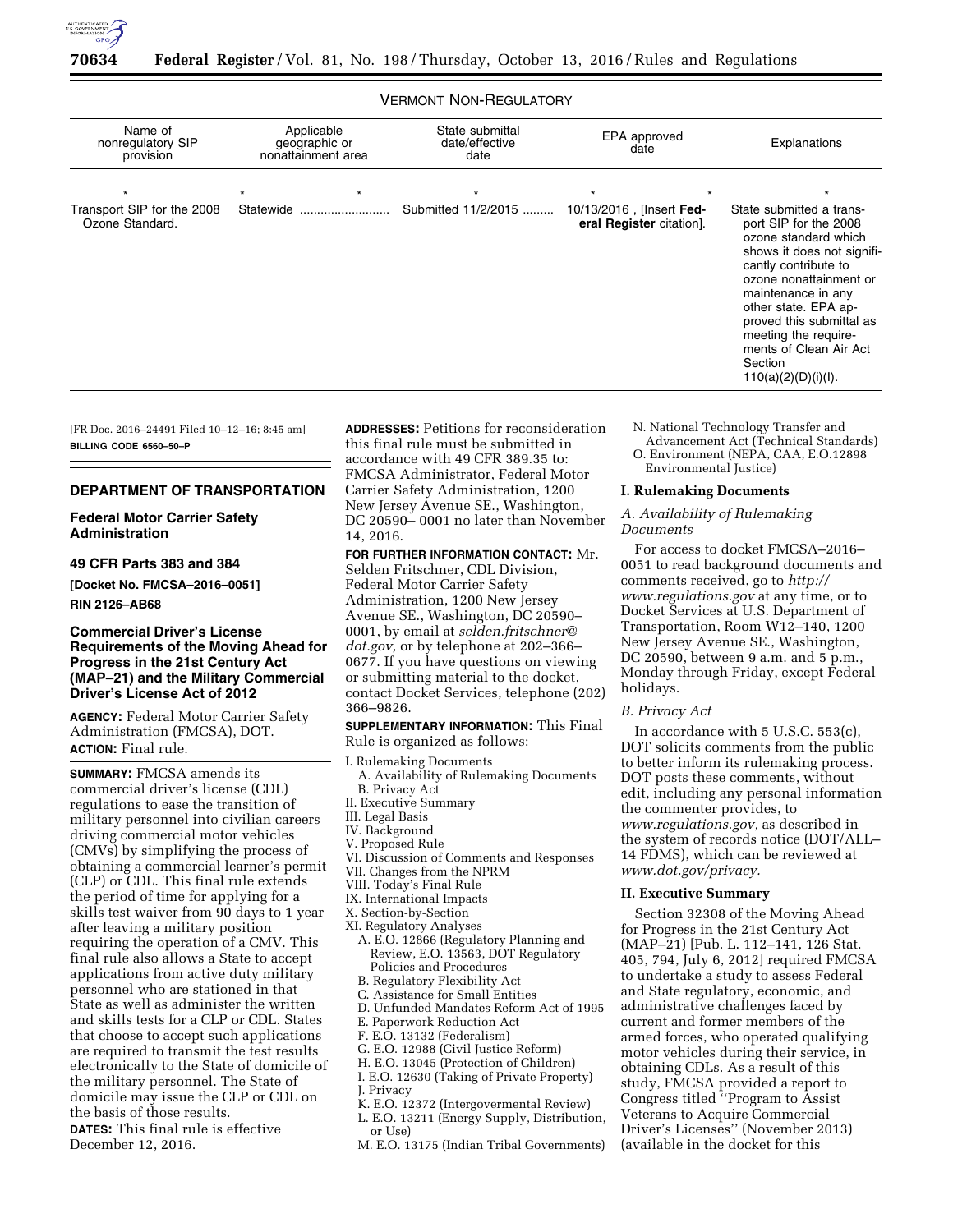rulemaking). The report contained six recommended actions, and two elements of the report comprise the main parts of this rulemaking. These actions are: (1) Revise 49 CFR 383.77(b)(1) governing the military skills test waiver to extend the time period to apply for a waiver from 90 days to 1 year within which service members were regularly employed in a position requiring operation of a CMV; and (2) Revise the definitions of CLP and CDL in 49 CFR 383.5 and 384.301 and related provisions governing the domicile requirement, in order to implement the statutory waiver enacted by the Military Commercial Driver's License Act of 2012 (Pub. L. 112–196, 126 Stat. 1459, Oct. 19, 2012).

This rule eases the current burdens on military personnel applying for CLPs and CDLs issued by a State Driver Licensing Agency (SDLA) in two ways. First, it extends the time in which States are allowed (but not required) by 49 CFR 383.77 to waive the skills test for certain military personnel from 90 days to 1 year. On July 8, 2014, FMCSA issued a temporary exemption under 49 CFR part 381 that extended the skills test waiver to 1 year [79 FR 38659].1 On June 29, 2016, FMCSA extended the temporary exemption for another two years, through July 8, 2018 (81 FR 42391). This final rule makes the waiver extension permanent. Second, this rule allows States to accept applications and administer all necessary tests for a CLP or CDL from active duty service members stationed in that State who are operating in a Military Occupational Specialty as full-time CMV drivers. States that choose to exercise this option are required to transmit the application and test results electronically to the SDLA in the service member's State of domicile, which would then issue the CLP or CDL. This enables service members to complete their licensing requirements without incurring the time and expense of returning to their State of domicile. FMCSA encourages, but does not require, the State of domicile to issue the CLP or CDL on the basis of this information in accordance with otherwise applicable procedures.

FMCSA evaluated potential costs and benefits associated with this rulemaking and estimates that these changes could result in net benefits between \$3.2 million and \$7.7 million over 10 years, discounted at 7%.

## **III. Legal Basis**

This rulemaking rests on the authority of the Commercial Motor Vehicle Safety Act of 1986 (CMVSA), as amended,

codified at 49 U.S.C. chapter 313 and implemented by 49 CFR parts 382, 383, and 384. It responds to section 5401(b) of the Fixing America's Surface Transportation Act (FAST Act) [Pub. L. 114–94, 129 Stat. 1312, 1547, December 4, 2015], which requires FMCSA to implement the recommendations included in the report submitted pursuant to section 32308 of MAP–21, discussed above. Section 5401(c) of the FAST Act also requires FMCSA to implement the Military Commercial Driver's License Act of 2012 [49 U.S.C. 31311(a)(12)(C)]. As explained later in the preamble, this rule will give military personnel all of the benefits of the Military CDL Act, while providing options.

The CMVSA provides broadly that ''[t]he Secretary of Transportation shall prescribe regulations on minimum standards for testing and ensuring the fitness of an individual operating a commercial motor vehicle'' (49 U.S.C. 31305(a)). Those regulations shall ensure that ''(1) an individual issued a commercial driver's license [must] pass written and driving tests for the operation of a commercial motor vehicle that comply with the minimum standards prescribed by the Secretary under section 31305(a) of this title'' (49 U.S.C. 31308(1)). To avoid the withholding of certain Federal-aid funds, States must adopt a testing program ''consistent with the minimum standards prescribed by the Secretary of Transportation under section 31305(a) of this title'' (49 U.S.C. 31311(a)(1)).

Potential CMV drivers often obtain CDL training outside their State of domicile. Driver training schools typically provide their students with a ''representative'' vehicle to use for the required skills test (see 49 U.S.C. 31305(a)(2)), as well as a CDL holder to accompany the applicant to the test site. Until 2012, however, the CMVSA provided that a CDL could be issued only by the driver's State of domicile (49 U.S.C. 31311(a)(12)(A)). The cost to applicants trained out-of-State of traveling to their State of domicile to be skills tested can be substantial in terms of both personal time and financial expense. Therefore, on the basis of the authority cited in the previous paragraph, FMCSA's final rule on ''Commercial Driver's License Testing and Commercial Learner's Permit Standards'' (76 FR 26854, May 9, 2011) required States where a driver is domiciled to accept the result of skills tests administered by a different State where the driver completed training (49 CFR 383.79).

Legal residence or ''domicile'' is the State that individuals consider their

permanent home, where they pay taxes, vote, and get a driver's license. Military personnel are frequently stationed outside their State of domicile. The Military CDL Act allows a State to issue CDLs to certain military personnel not domiciled in the State, if their temporary or permanent duty stations are located in that State (49 U.S.C. 31312(a)(12)(C)). However, this procedure creates problems for service members trying to maintain legal domicile in another State. Because drivers' licenses are often treated as proof of domicile, obtaining a CDL from the State where they are stationed could result in the loss of domicile and corresponding benefits (*e.g.,* tax breaks) in what they consider their ''home'' State.

This final rule therefore utilizes the CMVSA's broader authority to allow the State where military personnel are stationed to accept CLP or CDL applications and to administer written and skills tests for the CDL. The rule requires a State that utilizes this procedure to transmit the application and test results electronically to the State of domicile, which is permitted, but is not required, to issue the CLP or CDL. This maintains the link between the issuing State and the driver's State of domicile that was mandated by the CMVSA [49 U.S.C. 31311(a)(12)] until the Military CDL Act authorized an exception (with problematical implications) for military personnel.

Section 5401(a) of the FAST Act added to 49 U.S.C. 31305 a new paragraph (d), which requires FMCSA to (1) exempt certain ex-military personnel from the CDL skills test if they had military experience driving heavy military vehicles; (2) extend the skills test waiver to one year; and (3) credit the CMV training military drivers receive in the armed forces toward applicable CDL training and knowledge requirements. This rule addresses the first and second of these requirements in considerable detail; the third, however, will require subsequent rulemaking.

Section 5302 of the FAST Act requires FMCSA to give priority to statutorily required rules before beginning other rulemakings, unless it determines that there is a significant need for the other rulemaking and so notifies Congress. This rule is required by the provisions of section 5401. Even in the absence of those mandates, however, FMCSA believes the need to improve employment opportunities for military personnel returning to civilian life justifies the publication of this rule.

<sup>1</sup>Available in the docket for this rulemaking.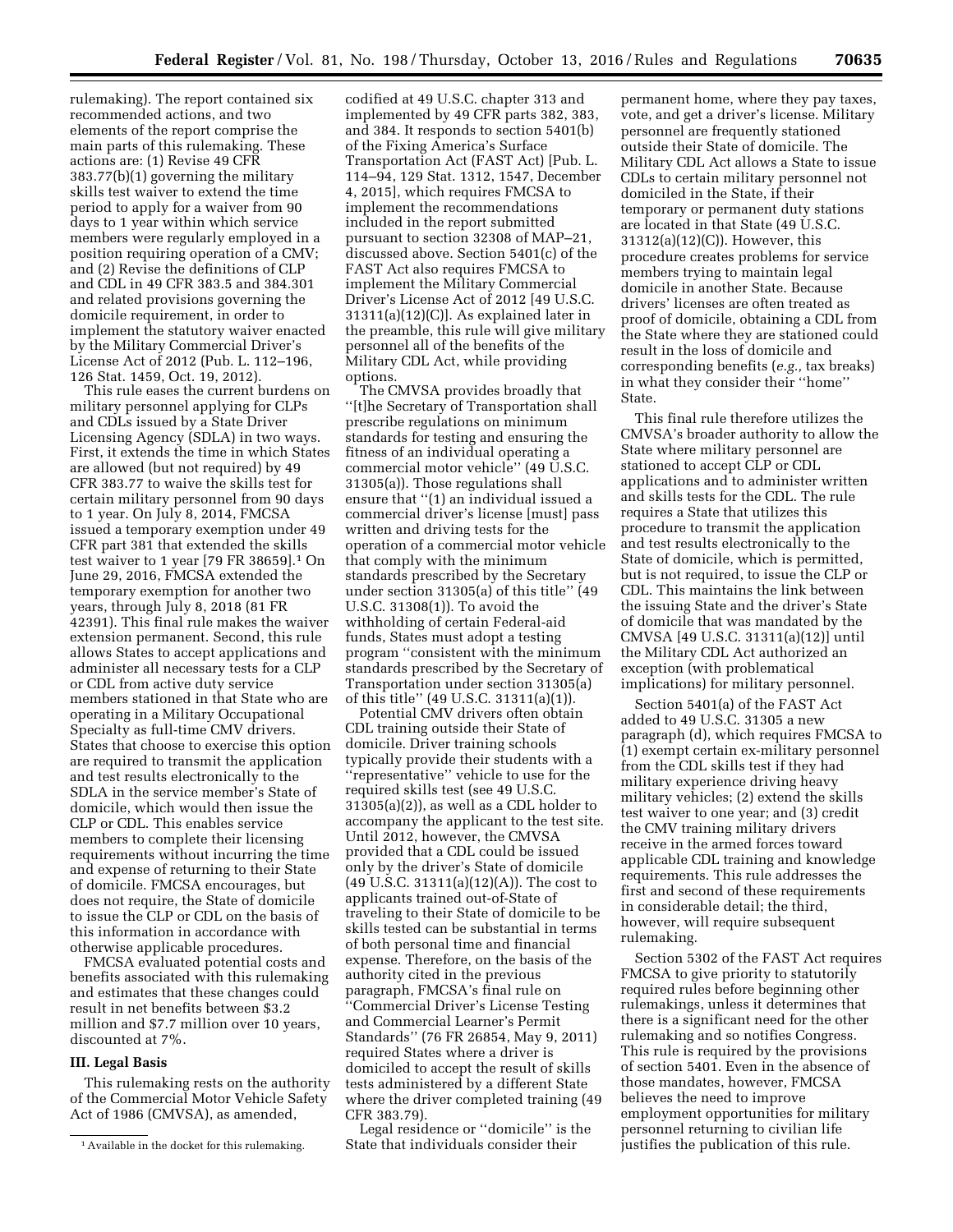#### **IV. Background**

States are allowed to waive the skills test for current or former military personnel who meet certain conditions and are or were regularly employed in the preceding 90 days in a military position requiring the operation of a CMV (49 CFR 383.77(b)(1)). Between May 2011 and February 2015, more than 10,100 separated military personnel took advantage of the skills test waiver. In the November 2013 Report to Congress titled, ''Program to Assist Veterans to Acquire Commercial Driver's Licenses,'' FMCSA concluded that lengthening that 90-day period would ease the transition of service members and veterans<sup>2</sup> to civilian life with no impact to safety. FMCSA recommended an extension of the period of availability to 1 year.

The Virginia Department of Motor Vehicles (DMV) subsequently requested an exemption from  $\S 383.77(b)(1)$  to allow a 1-year waiver period for military personnel (available in docket FMCSA– 2014–0096). On April 7, 2014, FMCSA published a **Federal Register** notice announcing the request (79 FR 19170). Five comments were received; all supported the application, agreeing that extending the waiver period to 1 year would enable more military personnel to obtain CDLs. In addition, the New York Department of Motor Vehicles (DMV) suggested ''broader application of this exemption to all jurisdictions.'' The American Association of Motor Vehicle Administrators (AAMVA), which represents State and Provincial officials in the United States and Canada who administer and enforce motor vehicle laws, also requested that FMCSA consider a blanket exemption for all U.S. jurisdictions.

FMCSA determined that the exemption requested by the Virginia DMV would maintain a level of safety equivalent to, or greater than, the level that would be achieved without the exemption, as required by 49 CFR 381.305(a). The Agency, therefore, approved the exemption and made it available to all SDLAs (79 FR 38645, July 8, 2014). That nationwide exemption was extended for an additional 2 years by a notice published June 29, 2016 (81 FR 42391). However, neither exemption changed the language of § 383.77(b)(1) and the current exemption remains effective only until July 8, 2018.

#### **V. Proposed Rule**

On March 16, 2016, FMCSA published a notice of proposed rulemaking (NPRM) titled ''Commercial Driver's License Requirements of the Moving Ahead for Progress in the 21st Century Act and the Military Commercial Driver's License Act of 2012'' (81 FR 14052). The proposed changes in 49 CFR parts 383 and 384 were intended to ease the process of getting a CLP or CDL for both active duty and recently separated military personnel.

## **VI. Discussion of Comments and Responses**

General Comments on the Rule

The NPRM elicited 16 comments, the majority from SDLAs. Several SDLAs and individuals suggested changes to the proposal, but no commenters opposed the rule.

### *A. Section 383.5: New Definition of ''Military Services''*

*Issue:* The NPRM proposed adding a definition in § 383.5 of ''military services'' to the list of definitions in that section. A definition for ''military services'' is needed in order to interpret the new requirements in part 383 in this rulemaking.

*Comments:* The Virginia DMV requested guidance on the meaning of the term ''auxiliary units,'' and suggested mirroring United States Code language.

*FMCSA Response:* FMCSA has removed the reference to ''auxiliary units.'' It was used to cover the Coast Guard Auxiliary, but should not have been included because the Auxiliary is a non-military organization [see 14 U.S.C. 821(a)] and its members are civilians. The definition of ''military services'' proposed in the NPRM follows the relevant definitions in the Armed Forces title of the United States Code (10 U.S.C. 101). Those definitions do not use the term ''auxiliary units.''

# *B. Section 383.77: Allowing States To Extend Their Waiver of the Skills Test for Separated Military Personnel From 90 Days to 1 Year*

*Issue:* The NPRM would have amended § 383.77(b)(1) to allow States to accept skills test waiver applications from military personnel for up to 1 year after they were regularly employed in a military position requiring operation of a CMV.

*Comments:* The Virginia DMV and AAMVA reaffirmed their support for the proposal. The American Bus Association (ABA) stated that the proposal would ''ease the administrative

burden on state licensing agencies in no longer having to periodically apply for these extensions, but it would have a practical benefit to transitioning military CMV drivers looking for a new civilian CMV driving career.'' The New York DMV favored the extension because it would alleviate some of the problems identified by FMCSA in its 2013 Report to Congress. The Montana Department of Justice, Motor Vehicle Division (DOJ/MVD), supported codifying the regulatory exemption. The Minnesota Department of Public Safety, Driver and Vehicles (DPS/DV), favored the extension, as it mirrors Minnesota law. The Michigan Department of State (DOS), the Arizona Department of Transportation (DOT), and the American Trucking Associations (ATA) supported the proposal.

One individual commenter agreed with the concept but suggested an eight month timeframe instead of one year.

*FMCSA Response:* FMCSA adopts the proposal as drafted. FMCSA will extend the 90-day skills test waiver period to 1 year from the date the driver was last employed in a military position regularly requiring the operation of a CMV. This does not otherwise change the eligibility criteria for the exemption.

Training for Military Drivers, How the Entry-Level Driver Training Rule Would Affect These Drivers (§ 383.77)

*Issue:* Section 383.77 implies that a military or ex-military applicant would need a certain level of experience, but the proposal did not mandate any training.

*Comments:* One individual commenter stated that, although she supported the rulemaking and easing the transition for returning veterans, CDL schools have a value. She stated that many veterans currently use the GI Bill to attend a CDL school. She also stated that the CDL curriculum is only 20 days.

The New York DMV asked if proof of CMV driving would replace the Entry-Level Driver Training requirements, and if it could, how much would be required.

ATA favored allowing non-military drivers, in addition to military personnel, to take the written and skills tests outside their State of domicile, and requested that FMCSA issue a supplemental NPRM on that subject.

*FMCSA Response:* FMCSA agrees that driver training is important, and recently published an NPRM that would require training for entry-level drivers (81 FR 11944, March 7, 2016). Under that proposal, entry-level driver training would not be required for ''Veterans with military CMV experience who

<sup>2</sup> Veteran: A person who served on active duty in the Army, Navy, Air Force, Marine Corps, or Coast Guard and who was discharged or released therefrom under conditions other than dishonorable.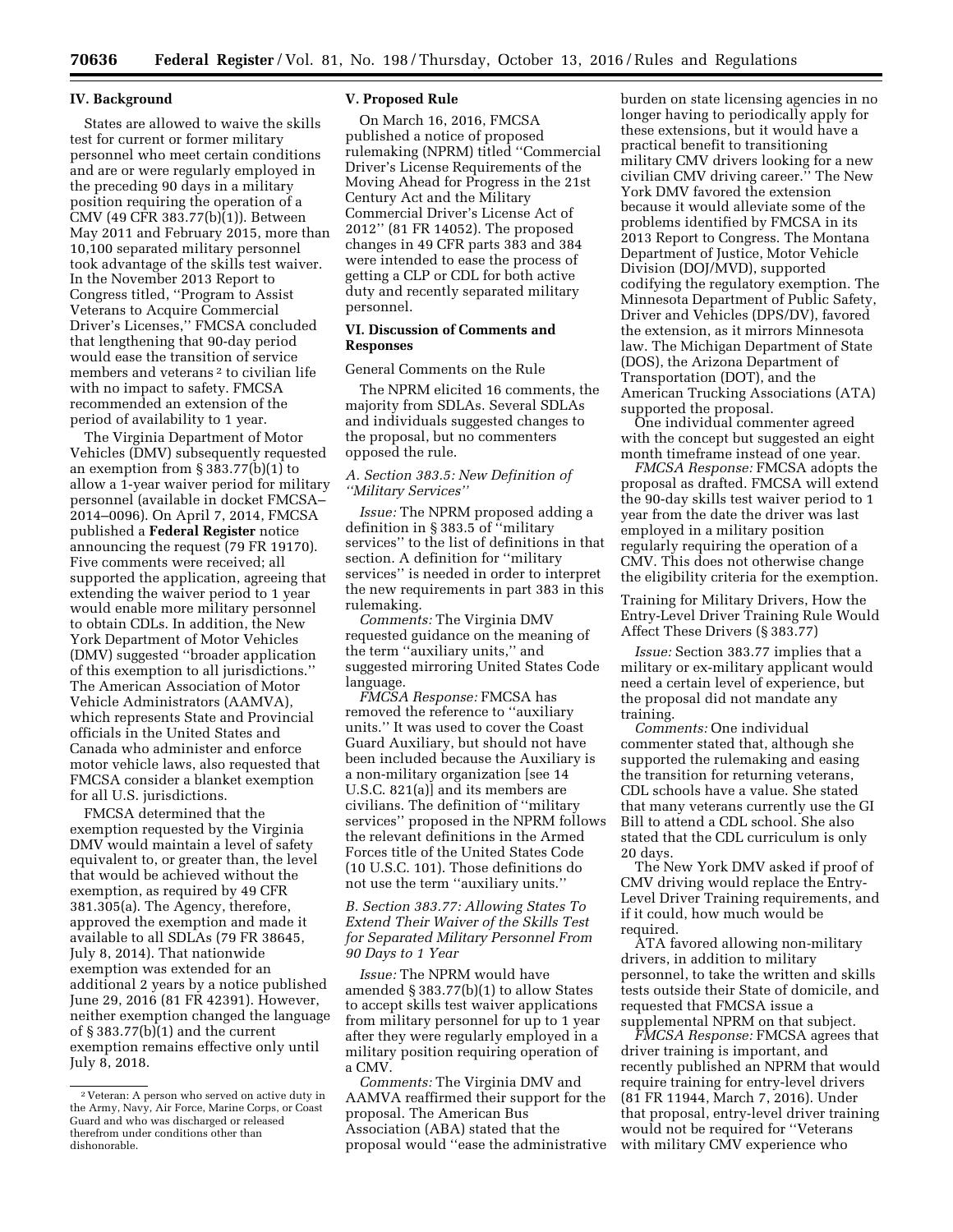meet all the requirements and conditions of § 383.77 of this chapter'' (49 CFR 380.603(a)(3)). Today's final rule extends the waiver period allowed by § 383.77, but does not address substantive training issues. Giving nonmilitary drivers the same testing flexibility granted to military personnel is beyond the scope of this rule, and FMCSA declines to consider the ATA request at this time.

## *C. Section 383.79: Allow the State Where the Person Is Stationed and the State of Domicile To Coordinate CLP and CDL Testing and CDL Issuance*

The NPRM would have allowed a State where active-duty military personnel are stationed to accept applications and administer CLP knowledge and CDL skills tests. That State would then have been required to transmit the application and test results to the driver's State of domicile, which would have been required to accept these documents and issue the CLP or CDL.

Procedural Differences Among States Issuing CLPs and CDLs (§ 383.79): Licensing Variations

*Issue:* The proposal did not account for licensing variations among the States, relying on the 2011 CDL rulemaking that standardized the elements of a license.

*Comments:* Several commenters pointed out that States have different procedures for issuing CLPs and CDLs. AAMVA requested a list of data elements that needed to be transferred, as many States have variations. The Missouri Department of Revenue (DOR) asked which SDLA (the State where the driver is stationed or the State of domicile) would handle the verification processes. The California DMV asked how to convert a CLP to a CDL under §§ 383.25 and 383.153, and did not address a non-domiciled variation. ATA supported allowing jurisdictions to test on behalf of each other, and stated that the knowledge and skills test should be standardized, per FMCSA's statements in the NPRM. Because of the standardization, ATA did not believe there would be any change or reduction in safety, and pointed out that costs for service members who want to obtain a CLP or CDL would likely decrease.

*FMCSA Response:* The 2011 CLP/CDL rule (89 FR 26853) required States to adopt new minimum Federal standards for the CDL knowledge and skills tests and established new minimum procedures for States to issue the CLP. FMCSA has confirmed that all States meet those minimum standards. In addition, some States have adopted

more stringent standards. While that is allowed by part 383, it does create variations among States.

As proposed in the NPRM, the State of domicile will issue the CLP or CDL; this has always been a fundamental principle of the program. However, in response to comments, the NPRM requirement that the State of domicile must accept and act on information transmitted by the State where the driver is stationed has been removed. The final rule is entirely permissive. In other words, the State where the military driver is stationed may (but is not required to) administer the written and skills tests for the CLP and CDL as proposed in the NPRM—and the State of domicile may (but is not required to) accept the testing information and documentation provided by the State where the driver is stationed and issue the CLP or CDL on that basis. This permissive approach will require coordination between two States, and among many pairs of States. At a minimum, the State where the driver is stationed will have to use administrative procedures, forms, etc., that are acceptable to the State of domicile, since that State would ultimately issue (or refuse to issue) the CLP or CDL. The Agency recognizes that States will have to harmonize different practices. If two SDLAs find that their licensing standards are incompatible, they will not reach agreement and military drivers will not be able to use the application and testing alternatives allowed by this rule. However, we are confident that most States will work out their mutual differences in order to help military personnel transition to civilian careers in the motor carrier industry.

This final rule does not change the requirements for converting a CLP to a CDL. If eligible military CLP holders want to apply for a CDL, they could do so where they are stationed (assuming that State uses the option granted by this rule), but the CDL itself must still be issued by the State of domicile.

Participating States have a 3 year period to adopt the framework of the rule. FMCSA, AAMVA, and the States will work together to reach agreement to implement the procedures after this time.

Procedural Differences Among States Issuing CLPs and CDLs (§ 383.79): Fees

*Issue:* The proposal was silent on the topic of fees charged by SDLAs for services rendered under proposed § 383.79.

*Comments:* The New York DMV asked how the State of domicile will collect fees if the process is entirely electronic. The Oregon DMV voiced concern that

drivers might be forced to pay both the State where the driver's application is filed and processed and the State of domicile, and stated that it was required by statute to collect fees before issuing CLPs and CDLs. The Michigan DOS asked for clarify concerning fees, and said there was an assumption of shared cost between the State of domicile and State of station. North Dakota stated that its fee has to be paid in person. The Minnesota DPS/DV wanted the issue of fees to be addressed explicitly. The California DMV stated that fees were not addressed in the proposal.

*FMCSA Response:* Driver licensing fees are left to the discretion of the States, and FMCSA believes that States are best equipped to determine such fees. Some SDLAs currently waive fees for active-duty military personnel and may well continue to do so while utilizing this rule. On the other hand, it is possible that both States involved in the new testing and licensing procedures allowed by this rule may charge for their services. Even in that worst-case scenario, however, the driver is likely to find the new procedures cheaper than returning to his/her State of domicile to complete the necessary applications and tests. In cases where one State has to transmit all or part of a fee to another State, FMCSA is confident that current financial systems will be able to provide solutions. The reciprocal transfers among States required by the International Registration Plan and the International Fuel Tax Agreement suggest that options may be readily available.

As discussed below in connection with Executive Order 12866, military drivers will retain the options: (1) To return to their State of domicile to apply for a CLP or CDL; and (2) to change their State of domicile to the State where they are stationed. If the distance between two States is small enough, and cost of returning to the State of domicile is cheaper than the fees charged, then the military driver may wish to apply for the CLP or CDL in person in the State of domicile. This rulemaking does not alter that ability.

FMCSA believes the rule offers significant flexibility that will reduce the cost to most military drivers of obtaining a CDL. Nonetheless, each driver will have to balance application fees versus travel costs, and the advantages of maintaining and switching State of domicile.

Procedural Inconsistences Among States Issuing CLPs and CDLs (§ 383.79): Forms and Applications

*Issue:* The NPRM was silent on which State (State of domicile or State of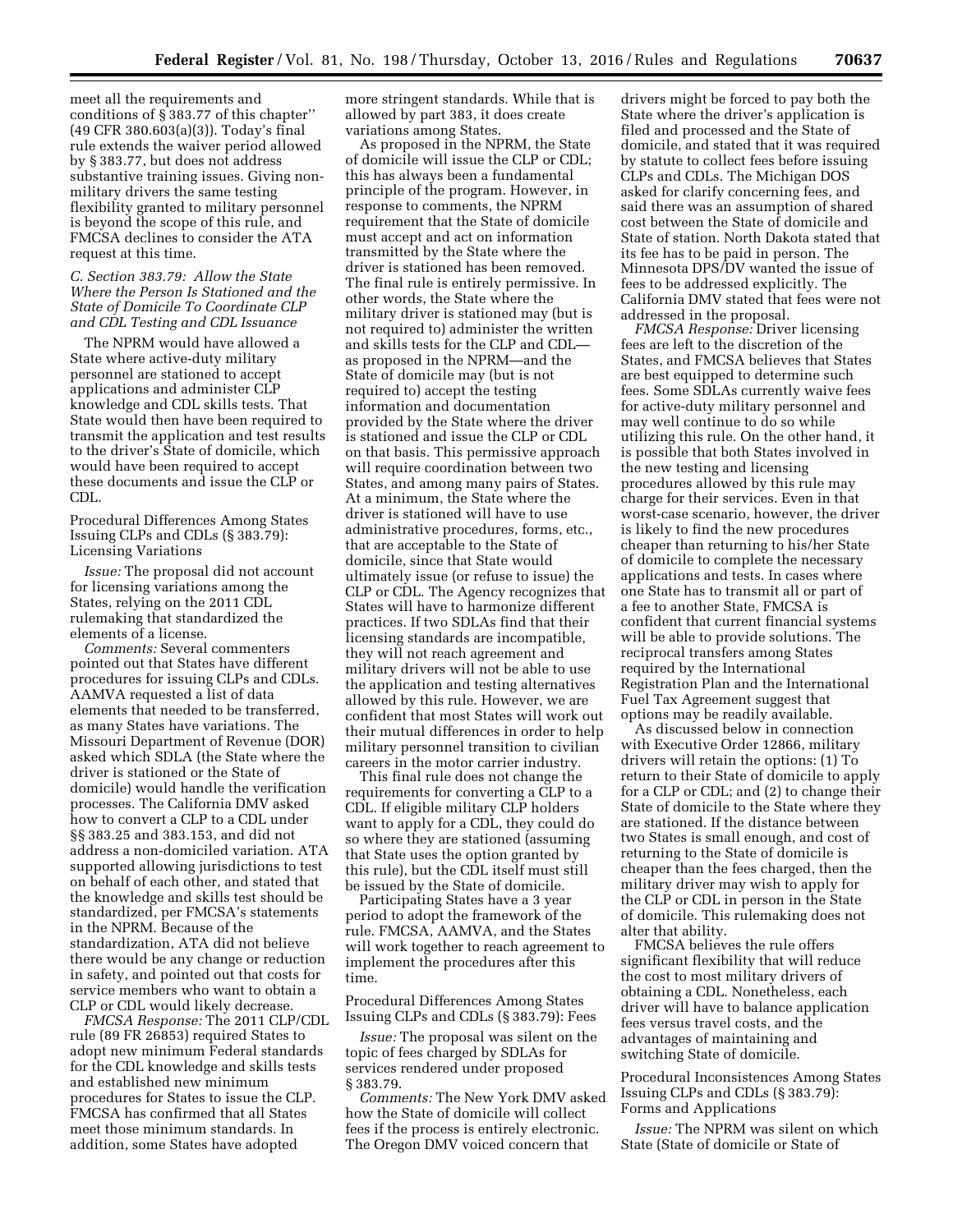station) would supply the application for a CLP or a CDL.

*Comments:* Several SDLAs had concerns about issuing or processing CLPs and CDLs on behalf of another State. Several mentioned that different States require different information.

The Arizona DOT said that it could not enforce another State's standard. The Oregon DMV stated that CLP and CDL applications are not uniform, and neither are the skills and knowledge tests. The Oregon DMV is prohibited by statute from using another State's application to issue an Oregon license. Oregon also stated that any expectation of enforcing another State's applications and forms is unreasonable. The New York DMV stated that the applications are too varied, and requested guidelines to ensure each State receives the data it needs. The Arizona DOT argued that requiring States to handle other States' applications infringes upon State laws, and it is not realistic for personnel to handle forms from other SDLAs, as they would require different information. Arizona also noted that States might require legislative changes in order to implement the regulatory revisions adopted here. Minnesota DPS/DV pointed out that each SDLA has a different form; Minnesota does not use an electronic form. The Michigan DOS and Virginia DMV suggested national forms and applications as possible solutions for consistency. The Michigan DOS also asked how the State where the driver is stationed would verify a credential in the State of domicile. Virginia requested AAMVA's involvement in developing a national application, if one were to be developed. AAMVA asked for clarification about which elements needed standardization.

The Nebraska DMV requested clarification of what parts of the application would be mandatory for transmission. North Dakota said that the process in the NPRM did not provide enough information for a State of station to adequately maintain records and process records for the State of domicile. North Dakota said that its own application must be used.

*FMCSA Response:* The Agency agrees that clarification would be needed if FMCSA were adopting forms, applications, and procedures. However, FMCSA is not adopting national forms that States must use when implementing this final rule. The outlines of a national standard are already specified in considerable detail in §§ 383.25 *Commercial learner's permit (CLP)* and 383.71 *Driver application and certification procedures*. As indicated above, the

Agency is allowing any two States involved in the issuance of a CLP or CDL to military personnel stationed outside their State of domicile to work out between themselves any remaining differences in their respective procedures and requirements. The most obvious solution would be for the State where the driver is stationed to use the forms and follow the procedures required by the State of domicile. FMCSA will work with the SDLAs and AAMVA during the implementation period to assist in determining common data points that meet the needs of the States that wish to participate.

Some States may decide not to process or accept CLP and/or CDL applications transmitted by another State. The rule does not require any State to enforce another State's standard. The State of station will collect applications on behalf of the State of domicile. It will be the applicant's responsibility to ensure both that the State where he/she is stationed will entertain an application and that his/her State of domicile will accept and process the application and test results provided by the former and issue a CLP or CDL.

Again, the final rule is entirely permissive. Each pair of States potentially involved in the licensing procedures allowed by this rule can opt out if the involved States are unable to reach agreement. The Agency believes that many States will find ways to harmonize their forms, procedures, and other requirements—but we recognize that some States will not be able to do so. FMCSA has expanded the description of the requirements in today's final rule, including making it clear that States have the option—but are not required—to process applications and test results on behalf of other States and to accept those applications and test results collected by other States.

Procedural Differences Among States Issuing CLPs and CDLs (§ 383.79): License Used for Non-Driving Purposes

*Issue:* The NPRM was silent on the topic of licenses being used for purposes other than driving.

*Comments:* The Montana DOJ/MVD asked how this proposed rule would impact voting. The New York DMV asked if there would be an impact on drivers who no longer have current addresses within the State of domicile. The Oregon DMV stated that each SDLA has its own standards for domicile, and it will be impossible for another State's SDLA to verify them.

*FMCSA Response:* The Agency notes the concerns about voting rights, as well as the domicile status and addresses of applicants, but believes that most States will be able to resolve such questions in cooperation with other States. Drivers who obtain a CLP or CDL through this process will retain their State of domicile, and will therefore never be entered into the pool of voters in the State where they are stationed, or need to update their addresses. From the perspective of the SDLA in the driver's State of domicile, nothing has changed.

Procedural Differences Among States Issuing CLPs and CDLs (§ 383.79): In-Person Requirements

*Issue:* FMCSA did not address photo or other in-person licensing requirements.

*Comments:* Several SDLAs pointed to inconsistencies in procedures between States for parts of the license that must be done in person, such as facial recognition and signature.

AAMVA asked for clarification on which jurisdiction would be responsible for the photography element; it also mentioned the REAL ID Act provision that requires digital pictures on a driver's license, as well as tracking of denied REAL ID applications. AAMVA said that all SDLAs are not following the REAL ID requirements, and that if the driver's picture is taken in the State where he/she is stationed, this could have an additional cost. When a license is issued, the Oregon DMV takes a photograph which is digitized and compared to a database with facial recognition software. The New York DMV mentioned other in-person requirements in addition to a photograph, including a Social Security Number and other State-specific identity confirmation.

The Virginia DMV stated its concern about a driver using the new provisions of § 383.79 if he or she did not have an existing license; Virginia mentioned that this might be a concern for issuing a photograph of the driver on the license. The Montana DOJ/MVD mentioned that the initial issuance of a license can only take place in person; an in-person signature may also be required from those drivers who are domiciled in Montana, but have not provided a digital signature recently, and this would require a data base modification.

North Dakota stated that many of its requirements, like digital photo processing, eye exams, and fees, must be done in person; not allowing the State of domicile to insist on these requirements is ''unacceptable.'' The Michigan DOS mentioned that facial recognition, fingerprinting, and retinal scanning often occur in the State of domicile when a new CLP or CDL is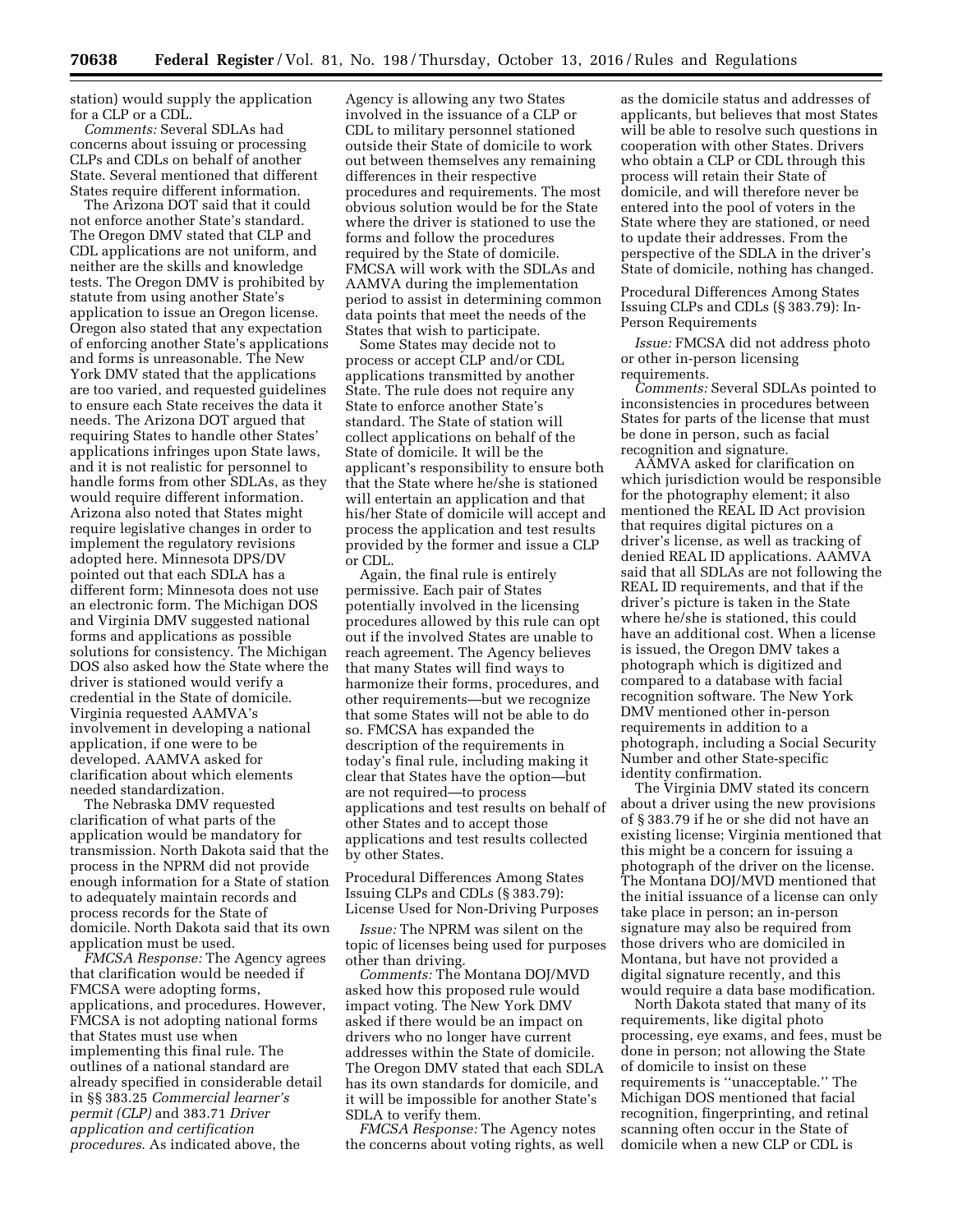issued. The California DMV asked whether a State that requires facial recognition would process a CLP or CDL application without the applicant appearing in person. The Arizona DOT listed a number of in-person-only requirements. These included facial recognition, original documents for citizenship verification, and digital signatures.

*FMCSA Response:* As explained above, this final rule is permissive, not mandatory. If a State of domicile concludes that another SDLA cannot properly administer its processing procedures, it can decline to issue CLPs/ CDLs to military personnel stationed in that State. And a State that knows its processing standards are inconsistent with those of another State can decline even to accept CLP/CDL applications from military personnel domiciled in that State.

It is worth noting, however, that there is no Federal requirement on where a photograph is taken. That factor alone should not impede a State of domicile from accepting a CLP/CDL application from a State where a military driver is stationed.

FMCSA disagrees with the Virginia DMV's comment concerning drivers who do not have existing licenses; only drivers who have an existing license are eligible for relief under § 383.79. As for Montana's comment, today's final rule applies only to a driver with an existing license from his/her State of domicile. An initial license would never be issued by the State where the individual is stationed.

Other in-person procedures would be left to the discretion of the two SDLAs; they could determine whether it would be possible to meet criteria for facial recognition, digital signatures, REAL ID Act requirements, and other processes normally done in-person. The Agency declines to add these provisions to a final rule, as it believes that the best practices will be implemented at the State level. If our assistance is sought, FMCSA will work with AAMVA to create best practices.

Procedural Differences Among States Issuing CLPs and CDLs (§ 383.79): Verification of Military Station or Military Status

*Issue:* The proposed rule did not address how to verify the military station or status of applicants.

*Comments:* AAMVA pointed out that proof of State of station should be provided, and asked FMCSA to issue guidance on this topic. The New York DMV and the Nebraska DMV asked for clarification on how to prove the State of station.

*FMCSA Response:* The applicant must provide proof of his or her active duty status in the form of a valid active duty military identification card. In addition, the applicant must show the driver licensing agency either a copy of his or her current orders or a current Military Leave and Earning Statement (Jan 2002) to prove where he or she is stationed.

Procedural Differences Among States Issuing CLPs and CDLs (§ 383.79): Credentialing, License Issuance

*Issue:* Due to the issuance of the 2011 CDL and CLP rule referenced previously, FMCSA believed that all States met the same minimum standard when issuing CLPs and CDLs.

*Comments:* Several SDLAs mentioned credentialing concerns. The California DMV asked how to destroy another State's license in accordance with § 383.73(c)(6). AAMVA stated that it was concerned there was no mechanism to issue a new CLP or CDL. AAMVA stated that some SDLAs mail licenses to the applicants, but there is no standardized process. AAMVA also expressed concerns about multipledocument retention, and gave an example where an applicant ended up with several licenses at the same time; AAMVA said that the rule should address the surrendering of licenses. The Minnesota DPS/DV wanted a clear explanation of which State should destroy the old credentials. The Arizona DOT pointed to § 384.211 and stated that it requires the destruction of old credentials before the issuance of new credentials; that process would leave drivers not present in that State without a license in the interim.

ATA stated that if there was a lag time in issuing new credentials, the driver should be given an alternate document (coordinated by the two States involved) for proof of licensure during that time. ATA suggested allowing the State where the driver is stationed to issue CLPs and CDLs on behalf of the State of domicile.

*FMCSA Response:* The application and testing procedures allowed by this rule are available only to military drivers who already have a non-CDL license from their State of domicile. That State is responsible for issuing the new CLP or CDL. Although this rule leaves the repossession of the previous license (usually a standard automobile license) to the discretion of the States involved, there would seem to be two basic alternatives. Either the State of domicile would send the CDL document to the State where the driver is stationed, which in turn would demand and destroy the previous license when it delivered the CDL to the driver; or the State of domicile would require the

driver to mail his/her previous license to that SDLA, which would destroy it and then mail the CDL back to the driver. The second procedure would leave the driver without a driver's license for a few days. FMCSA believes that participating States will be able to utilize these or other agreed-upon procedures without incurring any serious risk that a driver could hold multiple driving credentials or would be without any credentials for an interim period.

Procedural Differences Among States Issuing CLPs and CDLs (§ 383.79): Citizenship

*Issue:* The proposed rule did not address citizenship.

*Comments:* The Montana DOJ/MVD and the New York DMV asked which State would verify citizenship or lawful permanent residency, since not all holders of automobile licenses will be United States citizens. New York asked how a processing State would send citizenship information to a domicile State, if that was the procedure chosen. New York DMV pointed out that checking this information is required under §§ 383.71 and 383.73. The Virginia DMV asked for clarification of ''legal presence'' as well. Referring to § 383.71, the Arizona DOT said that its policy was to require original documents to verify citizenship, and that this could not be done through the mail.

*FMCSA Response:* Proof of citizenship or lawful permanent residency will necessarily be included in the application process. Ultimately, the responsibility for verifying the driver's status rests with the State of domicile, since it will issue the CLP or CDL, but the State where the applicant is stationed can verify these matters on behalf of the State of domicile. The two States involved will have to work out the necessary administrative steps between themselves. It must be noted that § 383.71(a)(2)(v) and § 383.73(a)(2)(vi) both require proof of citizenship or lawful permanent residency. This rule does not change either of these requirements, and the CLP/CDL remains available only to citizens and lawful permanent residents.

Electronic Transfer of the Skills Test (§ 383.79): Mandatory Use of Systems

*Issue:* The results of the completed knowledge and skills test would be transmitted the same way the skills test scores are transmitted today for out of state testers—electronically. Only passing results would be transmitted.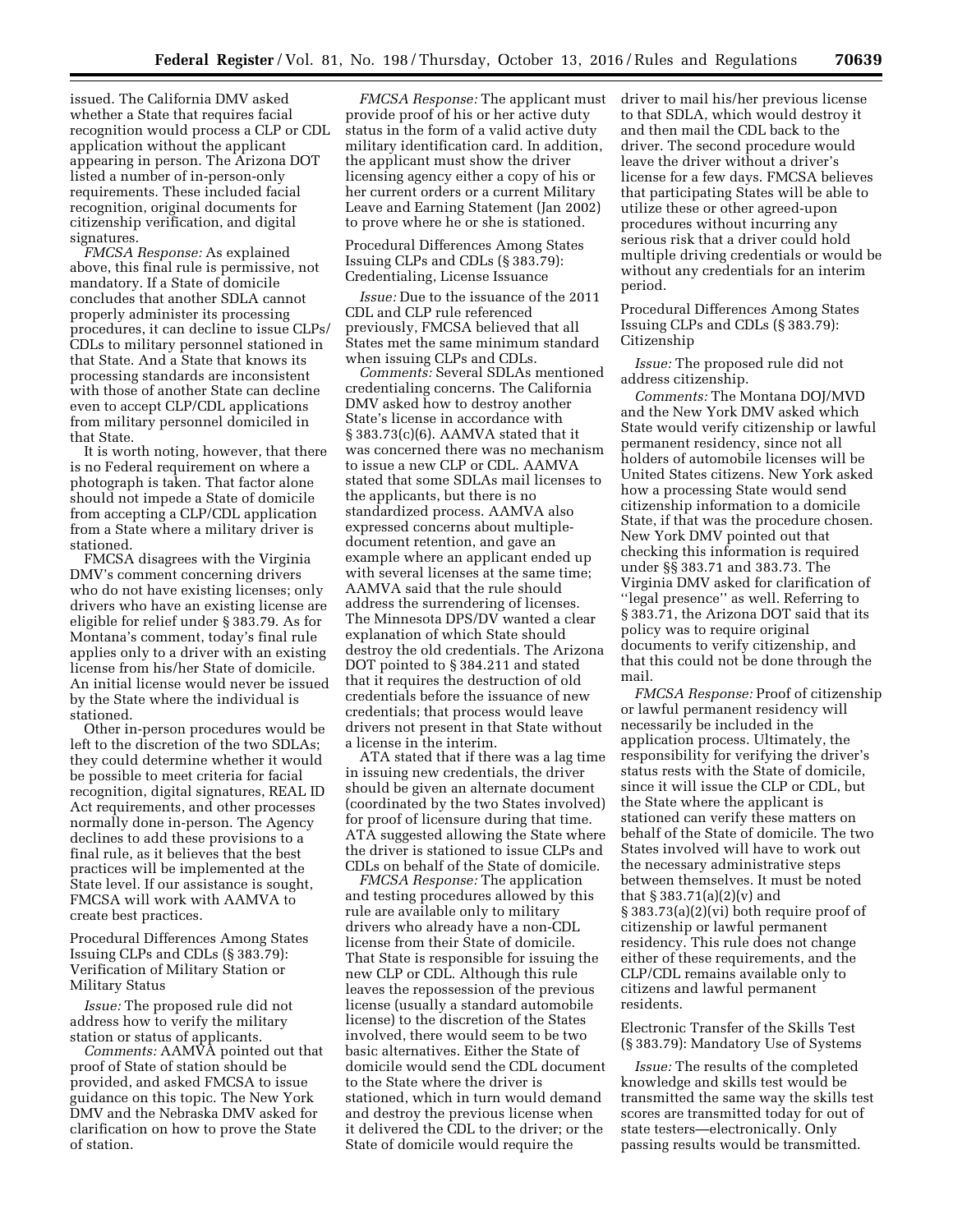*Comments:* Several SDLAs voiced concern about variances in data between States and asked the Agency to identify the system to be used for data transfer. The California DMV mentioned that the system used would have to protect personally identifiable information (PII), and should have standardized data elements. AAMVA stated that the systems developed to transmit skills test results pursuant to the 2011 CLP/CDL rule would have to be modified to accommodate the knowledge test results and the application itself. The New York DMV echoed this point and asked what format would be used to transfer applications and test results, as the current systems do not do this. The Virginia DMV stated that transmittal must be done electronically for security, and requested the enhancement and explicit requirement for use of the Commercial Skills Test Information Management System (CSTIMS) and the Report Out-Of-State Test Results (ROOSTR) system. The Nebraska DMV also requested an explicit CSTIMS and ROOSTR transmission requirement.

The Montana DOJ/MVD stated that current information transmission systems were inadequate and that there would be technical, procedural, and legal issues. It referred to several AAMVA-run systems, and stated that digital image access would need to be added, as would a method of transferring knowledge test scores. The Missouri DOR mentioned that it did not use REAL ID, or any of the AAMVA systems. ABA supports the use of data systems to speed up the licensing process, but has concerns about the systems' infrastructure.

*FMCSA Response:* FMCSA will not require the use of any specific system for transferring licensing information between States. However, the AAMVAmaintained CSTIMS and ROOSTR systems could be appropriate methods of electronic transfer. FMCSA agrees with the need to protect PII, but does not establish any new procedures for doing so. In any case, no Federal records are created by this rule. The information transferred by the State where the military driver is stationed to his or her State of domicile will be entered into the Commercial Driver's License Information System (CDLIS). That system, however, involves records created and maintained by the States. This rule does not result in a new or revised Privacy Act System of Records for FMCSA.

Electronic Transfer of the Skills Test (§ 383.79): Cost of Systems

*Issue:* The NPRM concluded that there would be a cost for using

AAMVA-run systems, but that the cost would be included in the existing arrangements for States to maintain and use these systems.

*Comments:* Both the Missouri DOR and AAMVA stated that using AAMVA systems to transfer skills tests electronically would involve a cost. AAMVA also mentioned that the CLP/ CDL application and the electronictransfer requirement would have a cost as well. The Missouri DOR stated that several SDLAs have opted not to use an electronic system; reversing that policy would generate costs, including training for the system. The Montana DOJ/MVD mentioned that the cost to upgrade the systems would be substantial.

*FMCSA Response:* Today's final rule requires electronic transfer of test results, but does not specify the methods of that transfer. There is no requirement to procure and use a data system not already in place. States are currently required to transmit the results of skills test electronically, and FMCSA assumes that the States will use the same method of transfer for the knowledge test results. Forty-seven SDLAs use the AAMVA-owned and -operated CSTIMs and/or ROOSTR systems to transfer skills test results. FMCSA anticipates that AAMVA will update these systems to allow for transmission of knowledge test results during a routine IT upgrade cycle, with minimal additional cost. In the regulatory analyses section below, FMCSA estimates that drivers affected by this rule will pay a processing fee to their State of station that will cover the costs of information transfer between the State of station and the State of domicile.

Electronic Transfer of the Skills Test (§ 383.79): Fraud

*Issue:* FMCSA did not discuss fraud in the NPRM, as the proposal relied upon existing systems that have built-in protection against fraud.

*Comments:* Several SDLAs thought that the proposal did not adequately address concerns over fraud. Oregon took issue with the fact that it would have to rely upon other SDLAs to verify information. The Montana DOJ/MVD thought the NPRM downplayed the risk of fraud, especially due to the photography and documentation requirements, and argued that the rule would need fine-tuning.

*FMCSA Response:* FMCSA believes that States will take appropriate steps to protect against attempted fraud by applicants. FMCSA takes fraudulent behaviors seriously, has conducted yearly audits of all States for the past

three years, and will continue to be vigilant in this regard.

Electronic Transfer of the Skills Test (§ 383.79): Other Forms

*Issue:* The proposal did not address the transfer of additional certifications between States.

*Comments:* The New York DMV asked how the processing State would collect a driver's medical certification and selfcertification and submit it to the State of domicile.

*FMCSA Response:* FMCSA expects SDLAs to coordinate the transfer of certifications, presumably in the same way that they transfer the CLP/CDL applications and test results.

## *D. Legal Concerns*

*Issues:* The Oregon DMV suggested that the proposal overstepped the requirements of the Military CDL Act, which should be followed instead. Oregon felt that the NPRM was unnecessarily complex and should more closely track with the statutory language.

The New York DMV believes that the proposal contradicted the recent CDL rulemaking, and undermined the work States have done to meet its requirements.

The Minnesota DPS/DV raised a concern that the requirement to accept applications on behalf of other States violated State laws. The Montana DOJ/ MVD referenced a Montana State law that requires ''verification through the Federal Systematic Alien Verification for Entitlements program (SAVE).''

*FMCSA Response:* The Military CDL Act of 2012 does indeed allow States to issue CDLs to military personnel who are stationed, but not domiciled, there. As discussed in this rule, however, obtaining a CDL where he or she is stationed may void the driver's domicile in his/her ''home'' State and with it certain benefits, *e.g.,* lower taxes, in-State tuition, etc. The Agency determined in the 2011 final rule that the general CDL statute—the Commercial Motor Vehicle Safety Act of 1986, as amended—is sufficiently broad to authorize a rule requiring States to accept the results of skills tests administered outside the driver's State of domicile. The NPRM in this rulemaking expanded that analysis and conclusion to require States of domicile to accept the results of CDL written and skills tests administered to military personnel by States where these personnel are stationed but not domiciled. That approach allowed the State of domicile to issue the CLP and CDL, thus eliminating any inadvertent transfer of domicile that might occur if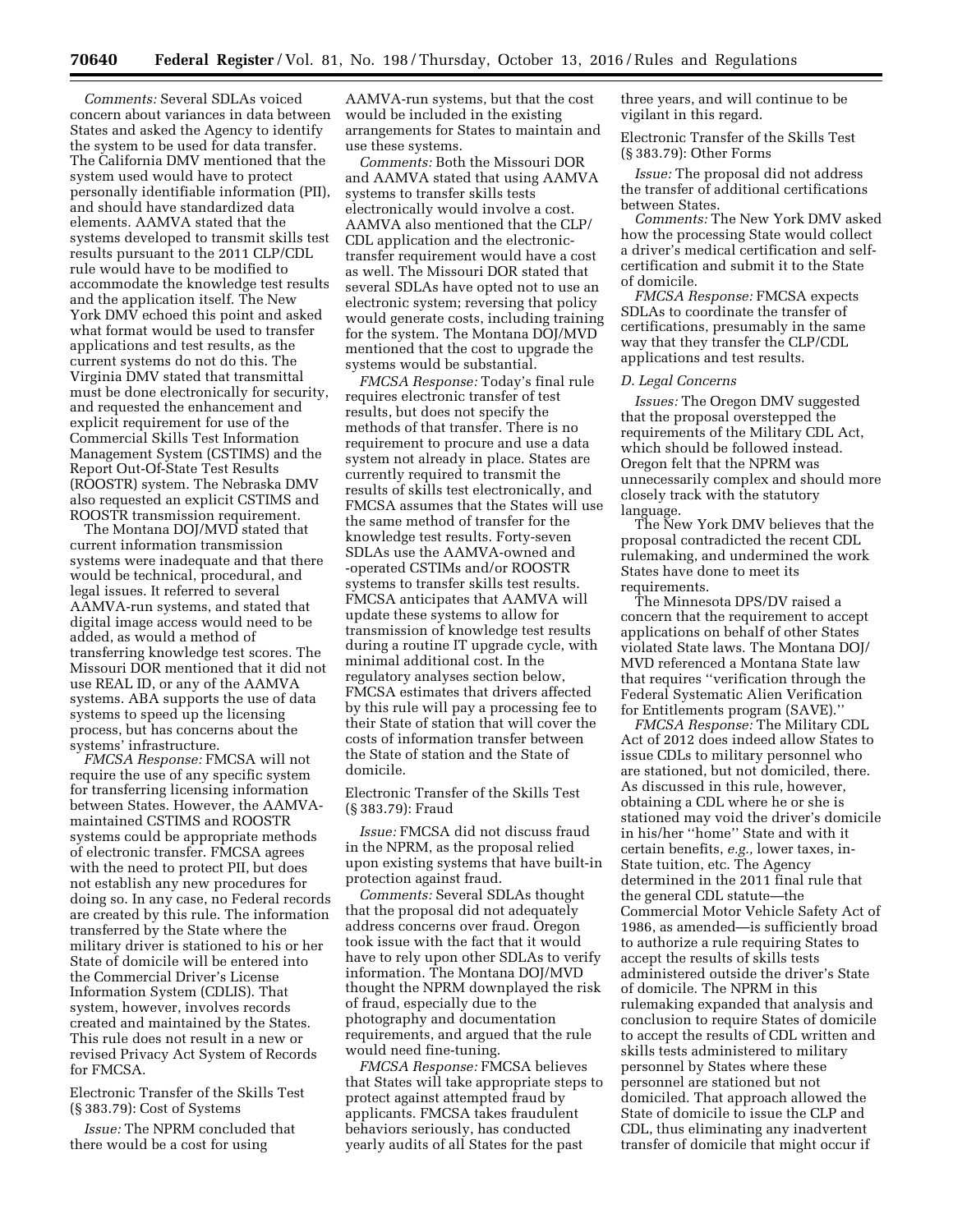a military driver received a CDL from the State where he/she was stationed. However, in view of the comments submitted to the docket, the Agency has decided—as described above—not to *require* the State of domicile to accept the test results recorded by another State, but rather to *allow* the State of domicile to do so. With this change, the argument that the NPRM requires the violation of certain State laws simply disappears. The success of this final rule will depend on the willingness and ability of the State of domicile and the State where the driver is stationed to work out mutual differences in their forms, procedures, and other requirements. We are confident that most States will manage that task effectively. This final rule provides relief for a very limited population of military service members who want to become commercial drivers. Additionally, the rule relies heavily on the standardization of licensing and other requirements put into place by the 2011 CDL rule.

# *E. Other*

Alternative Processes Suggested

*Issue:* FMCSA did not suggest any regulatory alternatives to this proposal.

*Comments:* The New York DMV suggested an FMCSA-Department of Defense (DOD) partnership using an AAMVA CDL test model, or allowing transfer of current, non-CDL licenses to their State of station as a non-domiciled driver. The second alternative process suggested would allow military drivers to transfer domicile to any State after leaving the service. New York thought that these would provide sufficient relief as well as not impose additional burdens on the SDLAs.

*FMCSA Response:* New York's suggestions are beyond the scope of the NPRM. The Agency believes the relief provided by this final rule will be substantial. FMCSA, AAMVA, and the States will work together to reach agreement to implement the procedures during the implementation period.

Military Occupational Codes Eligible

*Issue:* The executive summary in the NPRM included the following proposal: ''Revise 49 CFR 383.77(b)(3) to add the option to qualify for a CDL based on training and experience in an MOC [Military Occupational Specialty] dedicated to military CMV operation.'' However, this proposal was not in the regulatory language or discussed at any level in the preamble. Additionally, the MOC was incorrectly referenced in proposed § 383.79.

*Comments:* ABA requested either guidance or a list of which MOCs would be able to take advantage of relief from the regulation, referring to a proposal in § 383.77(b)(3).

The Virginia DMV asked for clarification on how to confirm the MOC of the applicants under § 383.79. The New York DMV also asked why proof of a military CMV status would be necessary for the provisions of § 383.79. The Michigan DOS/MVD stated that if military testing meets or exceeds CDL requirements, a CDL should be issued without testing. The California DMV understood the § 383.79 proposal to include a requirement that drivers wishing to seek a CDL in their State of domicile via a State where they are stationed would need to be operating in a CMV-driving MOC, and asked for clarification of which MOCs would be included.

*FMCSA Response:* The § 383.77(b)(3) proposal was inadvertently left in the executive summary for the NPRM; it was not intended to be a part of this rulemaking, was not in the proposed regulatory language, and is not included in today's final rule. FMCSA will consider this as a potential topic for a future rulemaking.

The provisions under § 383.79 pertain to anyone in the military; they do not waive any of the requirements for obtaining a CLP or CDL. This section simply allows drivers to seek CDLs in the State of station rather than the State of domicile.

#### Procedural Concerns

*Comments:* The ATA requested an extension of the proposal in § 383.79 to non-military personnel as well, and requested that CDL schools outside the State of licensure be allowed to teach drivers.

The Nebraska DMV asked several questions about service members who pass the knowledge test in their States of station returning to their State of domicile, and about passing the knowledge tests in other States. AAMVA asked a similar question, about applicants who begin the testing process in one State and then are transferred to another State.

*FMCSA Response:* FMCSA declines ATA's request for a Supplemental NPRM. The comments to this rulemaking docket identified challenges to out-of-State testing which persuaded the Agency to adopt a more modest, permissive approach. ATA's request would significantly exacerbate the difficulties outlined by State commenters. Training schools routinely enroll students from other States, but allowing large numbers of civilian

students to be knowledge-tested outside their State of domicile is well beyond the scope of this rulemaking. Military drivers are a special class being accommodated in this rule because of the Military CDL Act of 2012, which was intended to ease their transition to civilian life.

The rulemaking did not discuss the knowledge test requirements. FMCSA's intent was to make the licensing process easier for service members. Ultimately, however, the SDLAs control their own processes. While it is possible, though not likely, that a service member may be transferred from one duty station to another between the time he/she applies for the CLP and wants to take the skills test, the national uniformity of skills test procedures should make no difference to the acceptability of the results to the State of domicile.

# **VII. Changes From the NRPM**

*Section 383.5. Definitions.* A new definition of ''military service member'' was added, along with a revised definition of ''military services,'' where the phrase ''auxiliary units'' was removed.

*Section 383.77 Substitute for driving skills tests for drivers with military CMV experience,* is adopted as proposed in the NPRM.

*Section 383.79 Skills testing of out-of-State students; Knowledge and skills testing of military personnel.* The title of this section has been revised to differentiate the two concepts addressed within it. The discussion of electronic transmission of documents has been somewhat expanded.

*Section 384.301 Substantial compliance general requirements.* This section is adopted as proposed.

#### **VIII. Today's Final Rule**

*Section 383.77: Extension of the Skills Test Waiver* 

*Eligible Military Personnel.* The first part of the rule addresses military personnel recently separated from active duty. These veterans must have been operating in a position where they regularly drove a military CMV.

*Current Procedures.* Currently, the standard at § 383.77 authorizes States to allow these drivers up to 90 days following separation from a military position requiring operation of a CMV to apply to waive the skills test. In 2015 the Agency granted relief through an exemption that allowed a 1-year waiver period, without changing the regulation.

*Changes today.* Today's regulation would codify that extension, meaning that States would be authorized to accept applications for a skills test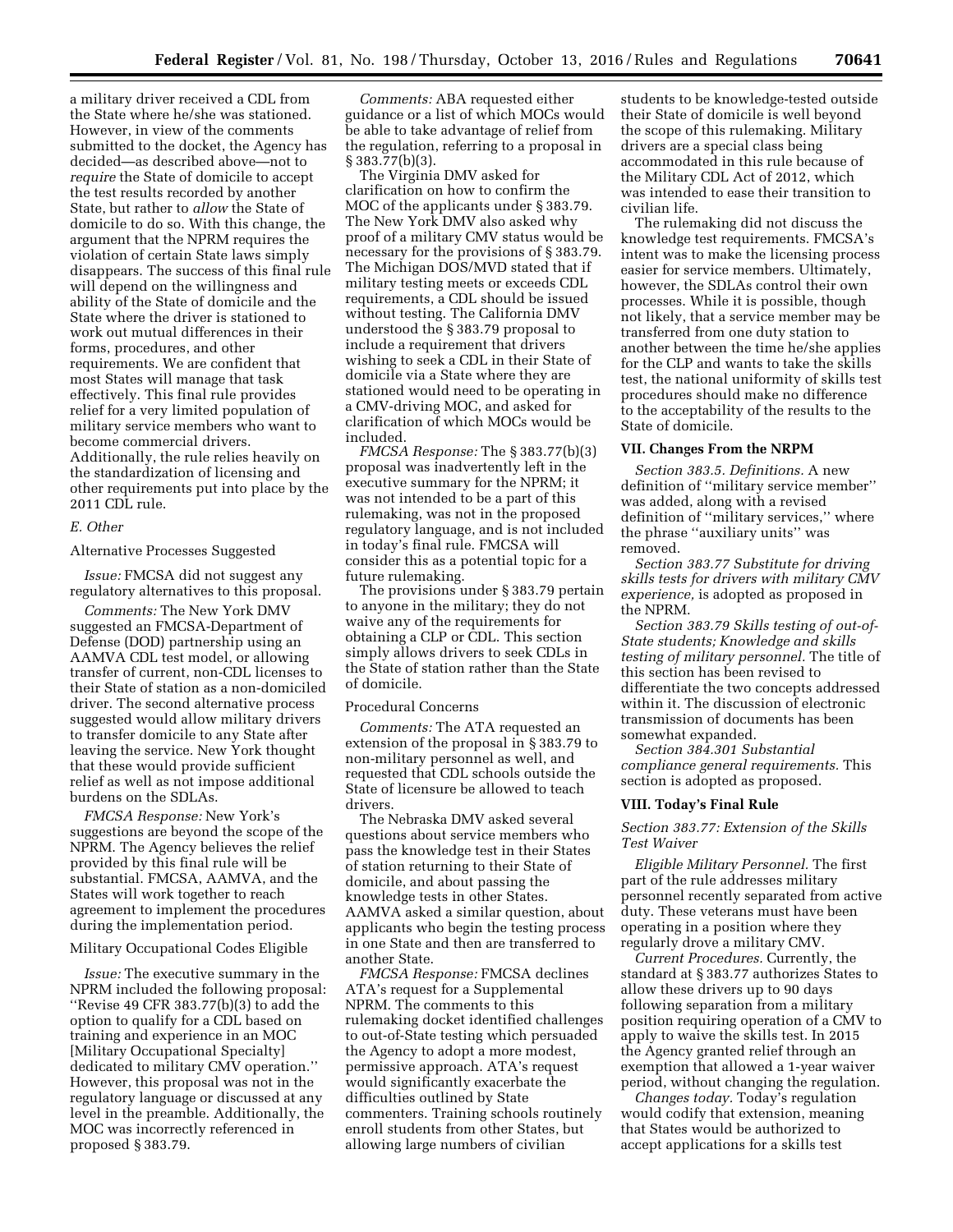waiver for up to 1 year rather than 90 days.

*Requirements for States.* All States currently waive the skills test for this population of applicants; this rule changes neither the eligible population nor State procedures. Only the duration of the allowable waiver period is changed.

# *Section 383.79: CLP and CDL*

*Eligible military personnel.* The second part of the rule addresses active duty military service members who are stationed in a State different from the State in which they claim domicile. These members would need to verify with the State of station and the State of domicile that both States plan to participate in the licensing procedures allowed by this rule.

*Current procedures.* Currently, if active duty service members wish to obtain a CLP or CDL, they must either (1) apply for a CLP or CDL in person in their State of domicile, or (2) transfer their existing license, and thereby State of domicile, to the State where they now live or are stationed.

*Changes today.* Today's final rule enables States to allow eligible military personnel to apply and be tested for a CLP or CDL in the State where they are stationed, without having to travel to or change their State of domicile.

*Requirements for States.* Today's final rule is permissive. SDLAs are permitted (but not required) to accept CLP/CDL applications from eligible military personnel stationed there. However, the information, forms, and procedures used by the State where the driver is stationed would have to be acceptable to the State of domicile. If either State in this pair decided not to cooperate with the other State, the licensing alternative allowed by this rule would not be possible with respect to those two States.

*Description of the procedure for exchanging a CLP or CDL.* As noted elsewhere in this rule, FMCSA is allowing flexibility for individual States to reach agreements on the most efficient means of allowing a military member stationed outside his or her domicile State to obtain a CDL without physically returning to that State. FMCSA recognizes that States might have unique CDL licensing requirements or processes and is therefore not establishing a single process that all States must follow. One possible scenario for how this could work is presented below, but other alternatives may also work. FMCSA encourages the States to find the most efficient process that minimizes variations in their individual licensing

procedures to support the affected military members.

*Example:* An active duty member of the armed forces is stationed at State 1 (State of station) but domiciled in State 2 (State of domicile or home State). The driver has a current non-CDL driver's license in the State of domicile, and wants to get a CDL while maintaining his or her current State of domicile.

*Step One:* The service member contacts both State 1 and State 2 SDLAs to determine if State 1 will give the knowledge and skills tests, and if State 2 will accept the results of those tests administered by State 1 and issue a CDL.

If both States do not agree to the process, then the service member cannot use this exemption, and must either change his or her State of domicile, or return to the State of domicile for issuance of a CLP or CDL.

*Step Two:* If both SDLAs agree to the licensing alternative allowed by this rule, the service member fills out State 2's CLP application which can be on line or hard copy, whichever is State 2's preference.

If State 2 charges a fee, the service member pays State 2.

*Step Three:* The service member goes to State 1's SDLA with his/her military ID and proof of being stationed in State 1 and shows either his/her paper application from State 2 or proof of filling out State 2's application electronically.

If State 1 charges a fee, the service member pays State 1.

If the service member seeks a CDL, State 1 validates his/her identity at the counter, as well as proof of citizenship or lawful permanent residency; valid CDL medical certification; and expected interstate or intrastate operation.

*Step Four:* For a CLP, State 1 gives the knowledge test, and transmits passing results to State 2 electronically.

*Step Five (a):* State 2 sends a CLP document to State 1; or *Step Five (b):*  State 2 sends a CLP document directly to the service member.

*Step Six:* If following Step Five (a), the service member goes to State 1's SDLA where he or she took the knowledge test and receives the CLP document.

*Step Seven:* The service member trains and practices driving, and presents himself/herself to State 1 to take the skills test, where his/her identity and citizenship are again verified by the State 1 SDLA. If the driver passes the skills test, the result is transmitted to State 2 electronically. *Step Eight: Either* 

*a.* State 2 SDLA sends a CDL to State 1's SDLA. or

*b.* The service member mails his/her CLP and non-CDL license issued by State 2, to State 2, and State 2 sends the new State 2-issued CDL by mail to the applicant.

*Step Nine:* If option a. is followed, the service member goes to the State 1 SDLA where he or she took the skills test, and surrenders his/her CLP and non-CDL license issued by State 2 (which State 1 then destroys), and receives the State 2-issued CDL.

#### **IX. International Impacts**

The FMCSRs, and any exceptions to the FMCSRs, apply only within the United States (and, in some cases, United States territories). Motor carriers and drivers are subject to the laws and regulations of the countries that they operate in, unless an international agreement states otherwise. Drivers and carriers should be aware of the regulatory differences amongst nations.

#### **X. Section-by-Section**

*Section 383.5* adds definitions of ''military service member'' and ''military services'' in alphabetical order.

*Section 383.77* extends the period during which States may waive the skills test of certain former military drivers from 90 days to 1 year in § 383.77(b)(1).

*Section 383.79* is slightly revised. The title of this section is changed to reflect the expanded content: ''Skills testing of out-of-State students; Knowledge and skills testing of military personnel.''

Section 383.79(a)(1) and (2) contain the material previously designated as § 383.79(a) and (b), concerning *CDL applicants trained out-of-State.* 

New § 383.79(b), *Military service member applicants for a CLP or CDL,*  includes the licensing options described above. Paragraph (b)(1), *State of duty station,* along with its three subparagraphs, authorize (but do not require) States where active-duty military personnel are stationed, but not domiciled, to accept and process CLP and CDL applications from such personnel, to administer the required tests for these licenses, and to destroy existing licenses. Paragraph (b)(2), *Electronic transmission of the application and test results,* details the process for the State where these military personnel are stationed to transmit the necessary forms and test results to the applicant's State of domicile. Paragraph (b)(3), *State of domicile,* along with its two subparagraphs, explains that the State of domicile may (but is not required to) accept such forms and test results; if it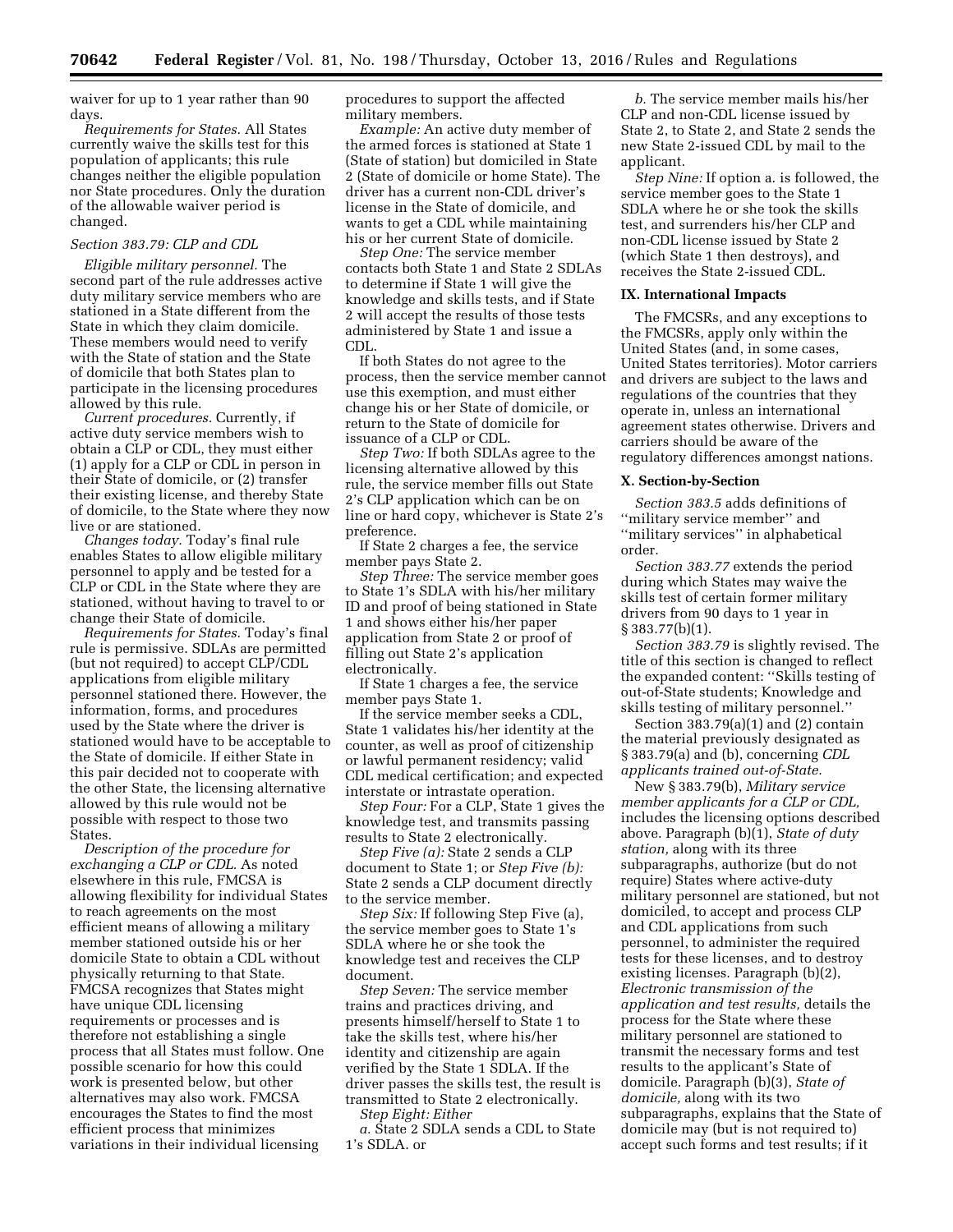does so, it will issue the appropriate CLP or CDL.

*Section 384.301* is amended by adding new paragraph (j) to require substantial compliance by States three years from the effective date of the final rule.

#### **XI. Regulatory Analyses**

# *A. Executive Order (E.O.) 12866 (Regulatory Planning and Review), E.O. 13563 (Improving Regulation and Regulatory Review), and DOT Regulatory Policies and Procedures*

FMCSA determined that this final rule is not a significant regulatory action under section 3(f) of E.O. 12866 or significant within the meaning of Department of Transportation regulatory policies and procedures (DOT Order 2100.5 dated May 22, 1980; 44 FR 11034, February 26, 1979) and does not require an assessment of potential costs and benefits under section 6(a)(3) of that Order. However, FMCSA did evaluate the costs and benefits of this rulemaking. This rulemaking will not result in an annual effect on the economy of \$100 million or more, lead to a major increase in costs or prices, or have significant adverse effects on the United States economy. This rule amends existing procedures and practices governing administrative licensing actions.

### Costs and Benefits

FMCSA evaluated potential costs and benefits associated with this rulemaking and estimates that these changes could result in net benefits between \$3.2 million and \$7.7 million over 10 years, discounted at 7%. The following sections provide an overview of this analysis.

#### Section 383.77

The final rule will extend the time States are allowed to accept applications for a skills test waiver from certain former service members from 90 days to 1 year. This action codifies an existing exemption published on July 8, 2014 (79 FR 38645). That notice granted immediate relief from 49 CFR 383.77(b)(1) to certain military service members separating from active duty. The exemption did not change the CFR language and is effective for only 2 years, although it could be extended.

As the final rule will codify an existing practice, FMCSA does not expect this revision to have any significant economic impact. However, the Agency believes that permanently granting military personnel with CMV driving experience more time to apply for a CDL after separation from service

will be beneficial to both service members and prospective employers by creating more employment opportunities.

#### Section 383.79(b)

This rule will allow States to accept CLP and CDL applications from certain military drivers stationed in that State; to test their knowledge and skills; and to submit the results of both tests to the drivers' State of domicile for issuance of the CLP and CDL. This information can be transmitted using the same electronic system that was previously established for the skills test. The rule will not require States to use either the CSTIMS or ROOSTR. Both of these systems are currently managed by AAMVA, and States that are already using them would incur minimal costs to use them to transmit CLP/CDL test results. While some software modifications and updates may be required to allow transmission of the knowledge test results (as only skills test results are presently transmitted via these systems), FMCSA anticipates that AAMVA will update CSTIMS and ROOSTR to allow for transmission of knowledge test results during a routine IT upgrade cycle, with minimal additional cost. However, the final rule does not require use of either of these systems. States may incur costs for working out the details of application transmission between States. FMCSA expects that States will take advantage of the flexibilities allowed in the final rule, and participate when it is cost effective to do so. Additionally, the State of station can charge a processing fee to recoup the cost of providing this service.

FMCSA expects that this rule will ultimately result in a cost savings for drivers, but some of the cost savings will be offset by the additional processing fee. Based on comments received on the NPRM, FMCSA anticipates that drivers will continue to pay the CDL licensing and application fee to their State of domicile, and will pay an additional processing fee to the State of station. FMCSA estimates that the processing fee will be similar to the State CDL application fee. Many States do not publish their application fee separately, but bundle it with the license fees. The average CDL application and license fee for all 50 States and the District of Columbia is \$50. However, the CDL term for States ranges from 4 to 8 years. On an annual basis, the cost of the average CDL application for all 50 States and the District of Columbia is \$10. Therefore, FMCSA estimates that the one-time processing fee will range from \$10 to

\$50 per driver, and conservatively estimates a fee of \$50 for the purposes of this analysis. Both States utilizing the alternative licensing procedures allowed by this rule might charge fees, but some currently waive their normal fees for veterans or active-duty military personnel and may continue to do so. Because FMCSA cannot predict the number of military drivers who would have their additional processing fee waived by the State of Station, we have based our calculations on each military driver paying an extra fee.

To estimate how many drivers might take advantage of this provision, FMCSA started with the number of drivers who have used the military skills test waiver. Between May 2011 and February 2015, more than 10,100 skills test waivers were granted for military drivers, or an average of approximately 2,460 per year.3 For purposes of this analysis, FMCSA assumed that number would remain constant in future years. To estimate the number of drivers who may be stationed in a State other than their State of domicile and who, thus, could potentially take advantage of this provision, FMCSA used an estimate of the number of drivers who attend training outside their State of domicile from the Regulatory Evaluation conducted for the 2011 ''Commercial Driver's License Testing and Commercial Learner's Permit Standards'' final rule.4 According to this evaluation, approximately 25 percent of drivers obtained training outside their State of domicile. It is likely that more than 25 percent of military personnel are stationed outside their State of domicile. However, for purposes of this analysis FMCSA used the 25 percent estimate to calculate the population of drivers who may apply for a CLP/CDL outside their State of domicile. Based on these assumptions, this provision affects approximately 660 drivers each year.

FMCSA estimated the processing fee by multiplying the 660 drivers by the per-driver processing fee of \$50. The 10 year costs for the additional processing fee total \$330,000 undiscounted, \$290,000 discounted at 3%, and \$248,000 discounted at 7%.

This rule will also result in cost savings, or benefits, for drivers in the

<sup>3</sup>Estimated based on information from an assessment of SDLAs, conducted by FMCSA in February 2015.

<sup>4</sup>Final Rule Regulatory Evaluation. *Commercial Driver's License Testing and Commercial Learner's Permit Standards.* 76 FR 26853. May 9, 2011. Docket No. FMCSA–2007–27659. *[https://](https://www.federalregister.gov/articles/2011/05/09/2011-10510/commercial-drivers-license-testing-and-commercial-learners-permit-standards) [www.federalregister.gov/articles/2011/05/09/2011-](https://www.federalregister.gov/articles/2011/05/09/2011-10510/commercial-drivers-license-testing-and-commercial-learners-permit-standards)  [10510/commercial-drivers-license-testing-and](https://www.federalregister.gov/articles/2011/05/09/2011-10510/commercial-drivers-license-testing-and-commercial-learners-permit-standards)[commercial-learners-permit-standards](https://www.federalregister.gov/articles/2011/05/09/2011-10510/commercial-drivers-license-testing-and-commercial-learners-permit-standards)*.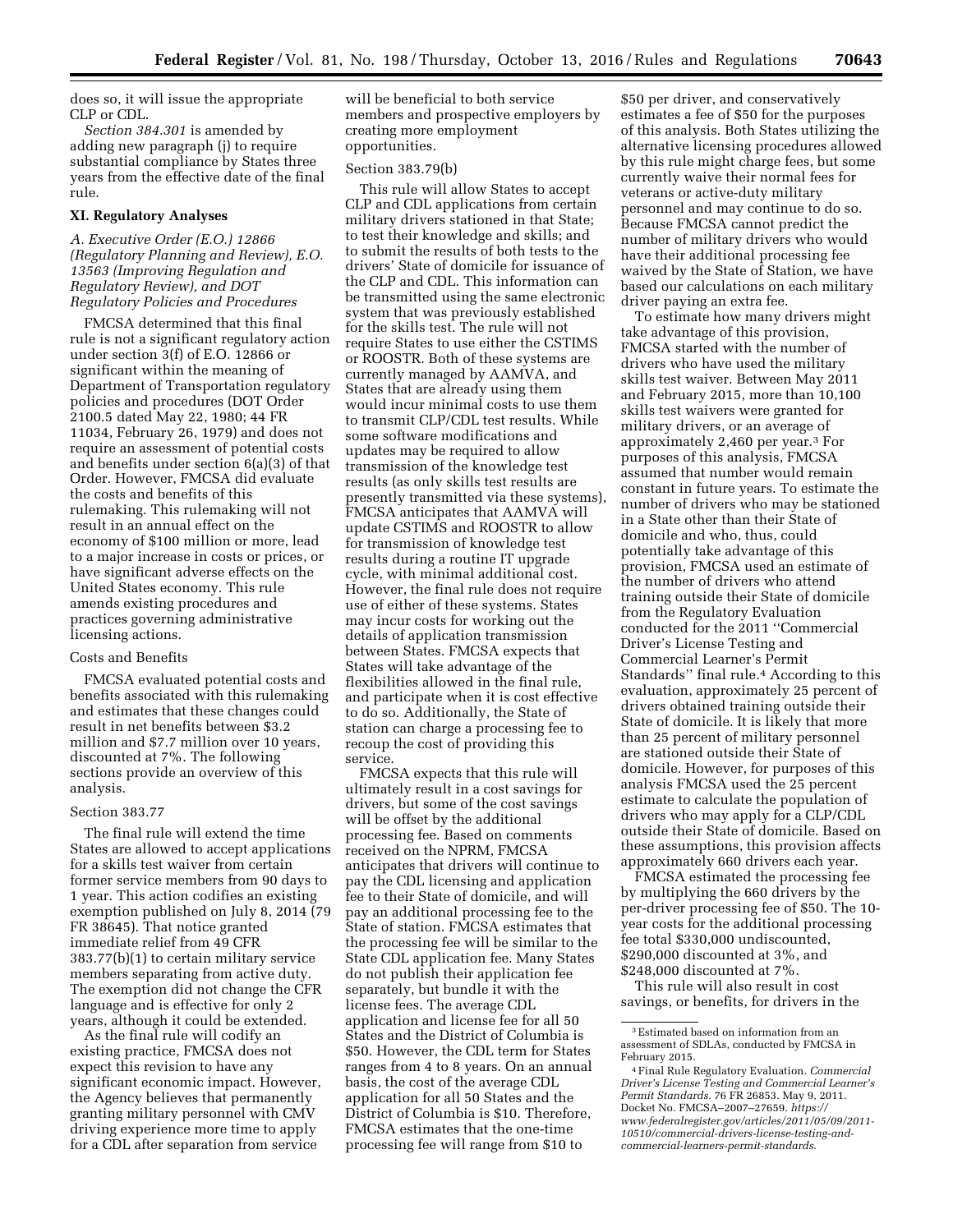form of reduced travel costs. The rule will allow States where active-duty military personnel are stationed to accept CLP or CDL applications and administer knowledge and skills tests for those personnel. The rule will allow any such State to transmit copies of the application and test results for military personnel to the driver's State of domicile, which in turn may—but is not required to—issue a CLP or CDL on the basis of that information. Absent this rule, drivers would be required to travel to the State of domicile in order to apply for a CLP or CDL. For example, if the driver is stationed in Virginia but his/ her State of domicile is Texas (and both States use the licensing alternative allowed by this rule), Texas will be able to issue the driver a CLP and CDL based on an application and successful testing conducted in Virginia. The driver would be spared the travel costs of returning to Texas in order to file an application for a CLP or CDL.

FMCSA does not have information on the States where these drivers are

domiciled or stationed. To estimate the potential costs savings, FMCSA used the scenario of a driver who is stationed in Virginia but domiciled in Texas. To present an upper and lower bound estimate of the potential cost savings, FMCSA evaluated two scenarios in which the driver travels between Norfolk, Virginia, and Houston, Texas. In the first scenario, the driver takes a commercial flight. FMCSA estimates that a typical roundtrip flight between Norfolk and Houston costs approximately \$700.5 In the second scenario, the driver drives a private vehicle between these locations. The current private vehicle mileage rate from the General Services Administration (GSA) is \$0.575 per mile 6 and the distance between Norfolk and Houston is approximately 2,800 miles, roundtrip. FMCSA estimates that it would cost the driver approximately \$1,610 to drive between Virginia and Texas for CDL testing.

To estimate the potential cost savings, FMCSA multiplied the round trip flight

price by the annual affected driver population to calculate the lower-bound estimate, and multiplied the mileage cost by the annual affected driver population to calculate the upper-bound estimate. Based on the estimated participation rates, the total savings would be between \$4.6 million and \$10.6 million undiscounted, \$4.1 million and \$9.3 million discounted at 3%, \$3.5 million and \$8.0 million discounted at 7%. In addition, the driver might incur lodging costs and other expenses depending on the location of the testing; however, these potential cost savings were not included in this analysis.

FMCSA calculated the net benefits of this rule by subtracting the processing fee cost from the travel cost savings. As shown in Table 1, the per driver benefits range from \$650 to \$1,560. The total 10 year net benefits range from \$3.2 million to \$7.7 million, discounted at 7%.

| Table 1—Estimated Annual and 10-Year Net Benefits for Out of State Drivers |  |  |  |  |  |
|----------------------------------------------------------------------------|--|--|--|--|--|
|----------------------------------------------------------------------------|--|--|--|--|--|

| Scenario | Drivers per<br>vear | Net benefits<br>per driver | Total net<br>benefits<br>per year | 10-vear<br>total<br>(3% discount<br>rate) | 10-year<br>total<br>(7% discount<br>rate) |
|----------|---------------------|----------------------------|-----------------------------------|-------------------------------------------|-------------------------------------------|
|          | 660                 | \$650                      | \$429,000                         | \$3,769,241                               | \$3,224,035                               |
|          | 660                 | .560                       | 1.029.600                         | 9.046.178                                 | 7,737,683                                 |

In addition to the cost savings described above, there may be other non-quantified benefits associated with these provisions. For example, this proposal also allows military personnel to enter the job market more quickly after separation from service. This rulemaking may also increase the availability of drivers qualified to work for motor carriers, since military personnel would be able to complete their testing and licensing during their separation process. Finally, reducing unemployment for former military personnel may also reduce the amount of unemployment compensation paid by the Department of Defense to former service members.

# *B. Regulatory Flexibility Act*

The Regulatory Flexibility Act of 1980 (5 U.S.C. 601–612) requires Federal agencies to consider the effects of the regulatory action on small business and other small entities and to minimize any significant economic impact. The term

''small entities'' comprises small businesses and not-for-profit organizations that are independently owned and operated and are not dominant in their fields, and governmental jurisdictions with populations of less than 50,000. Accordingly, DOT policy requires an analysis of the impact of all regulations on small entities, and mandates that agencies strive to lessen any adverse effects on these businesses.

Under the standards of the RFA, as amended by the Small Business Regulatory Enforcement Fairness Act of 1996 (Pub. L. 104–121, 110 Stat. 857) (SBREFA), this rule will not impose a significant economic impact on a substantial number of small entities because the revisions would either codify an existing practice or allow States to provide more flexibility for military personnel seeking to obtain a CDL. FMCSA does not expect the changes to impose any new or increased costs on small entities. Consequently, I

certify that this action will not have a significant economic impact on a substantial number of small entities.

# *C. Assistance for Small Entities*

In accordance with section 213(a) of the Small Business Regulatory Enforcement Fairness Act of 1996, FMCSA wants to assist small entities in understanding this final rule so that they can better evaluate its effects on themselves and participate in the rulemaking initiative. If the final rule will affect your small business, organization, or governmental jurisdiction and you have questions concerning its provisions or options for compliance; please consult the FMCSA point of contact, Selden Fritschner, listed in the **FOR FURTHER INFORMATION CONTACT** section of this final rule.

Small businesses may send comments on the actions of Federal employees who enforce or otherwise determine compliance with Federal regulations to the Small Business Administration's

<sup>5</sup>The flight price \$700 was estimated using the General Service Administration *Airline City Pairs Search Tool* for flights between Norfolk, Virginia and Houston, Texas. *[http://cpsearch.fas.gsa.gov/.](http://cpsearch.fas.gsa.gov/)* 

<sup>6</sup>U.S. General Services Administration. Privately Owned Vehicle (POV) Mileage Reimbursement Rates, as of January 1, 2015. *[http://www.gsa.gov/](http://www.gsa.gov/portal/content/100715)  [portal/content/100715](http://www.gsa.gov/portal/content/100715)*.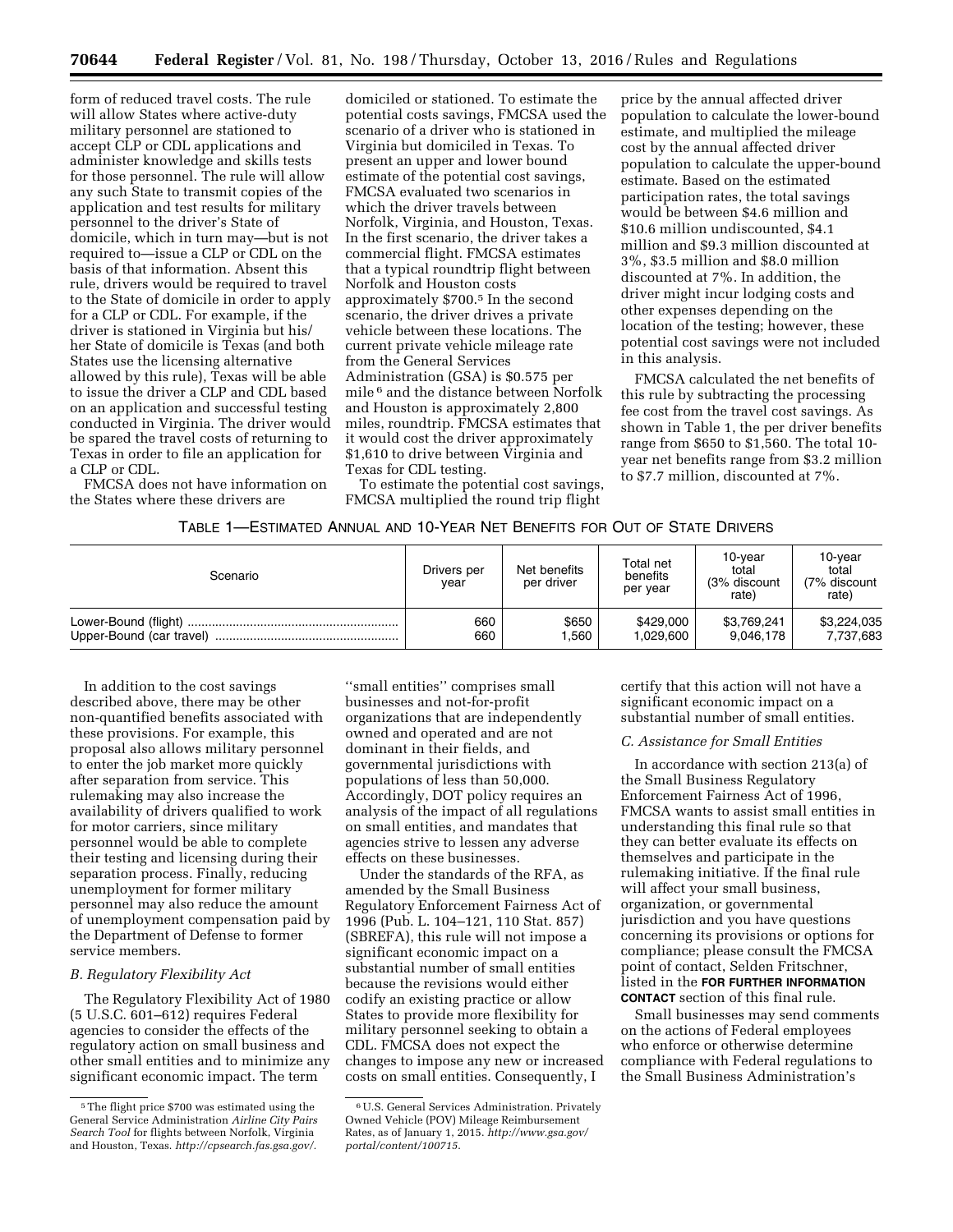Small Business and Agriculture Regulatory Enforcement Ombudsman and the Regional Small Business Regulatory Fairness Boards. The Ombudsman evaluates these actions annually and rates each agency's responsiveness to small business. If you wish to comment on actions by employees of FMCSA, call 1–888–REG– FAIR (1–888–734–3247). DOT has a policy regarding the rights of small entities to regulatory enforcement fairness and an explicit policy against retaliation for exercising these rights.

### *D. Unfunded Mandates Reform Act of 1995*

The Unfunded Mandates Reform Act of 1995 (2 U.S.C. 1531–1538) requires Federal agencies to assess the effects of their discretionary regulatory actions. In particular, the Act addresses actions that may result in the expenditure by a State, local, or tribal government, taken together, or by the private sector of \$155 million (which is the value of \$100 million in 1995 after adjusting for inflation to 2014 levels) or more in any 1 year. Though this final rule will not result in such an expenditure, the Agency does discuss the effects of this rule elsewhere in this preamble.

#### *E. Paperwork Reduction Act*

This final rule calls for no new collection of information under the Paperwork Reduction Act of 1995 (44 U.S.C. 3501–3520).

#### *F. E.O. 13132 (Federalism)*

A rule has implications for Federalism under Section 1(a) of E.O. 13132 if it has ''substantial direct effects on the States, on the relationship between the national government and the States, or on the distribution of power and responsibilities among the various levels of government.'' FMCSA has determined that this rule will not have substantial direct costs on or for States, nor will it limit the policymaking discretion of States. Nothing in this document preempts any State law or regulation. Therefore, this rule does not have sufficient federalism implications to warrant the preparation of a Federalism Impact Statement.

#### *G. E.O. 12988 (Civil Justice Reform)*

This final rule meets applicable standards in sections 3(a) and 3(b)(2) of E.O. 12988, Civil Justice Reform, to minimize litigation, eliminate ambiguity, and reduce burden.

# *H. E.O. 13045 (Protection of Children)*

E.O. 13045, Protection of Children from Environmental Health Risks and Safety Risks (62 FR 19885, April 23,

1997), requires agencies issuing ''economically significant'' rules, if the regulation also concerns an environmental health or safety risk that an agency has reason to believe may disproportionately affect children, to include an evaluation of the regulation's environmental health and safety effects on children. The Agency determined this final rule is not economically significant. Therefore, no analysis of the impacts on children is required. In any event, the Agency does not anticipate that this regulatory action could present an environmental or safety risk that could disproportionately affect children.

# *I. E.O. 12630 (Taking of Private Property)*

FMCSA reviewed this final rule in accordance with E.O. 12630, Governmental Actions and Interference with Constitutionally Protected Property Rights, and has determined it will not effect a taking of private property or otherwise have taking implications.

## *J. Privacy*

Section 522 of title I of division H of the Consolidated Appropriations Act, 2005, enacted December 8, 2004 (Pub. L. 108–447, 118 Stat. 2809, 3268, 5 U.S.C. 552a note), requires the Agency to conduct a privacy impact assessment (PIA) of a regulation that will affect the privacy of individuals. This rule does not require the collection of PII.

The Privacy Act (5 U.S.C. 552a) applies only to Federal agencies and any non-Federal agency which receives records contained in a system of records from a Federal agency for use in a matching program. All records associated with this rulemaking are State, not Federal, records.

The E-Government Act of 2002, Public Law 107–347, 208, 116 Stat. 2899, 2921 (Dec. 17, 2002), requires Federal agencies to conduct a PIA for new or substantially changed technology that collects, maintains, or disseminates information in an identifiable form. No new or substantially changed technology would collect, maintain, or disseminate information as a result of this rule. As a result, FMCSA has not conducted a privacy impact assessment.

### *K. E.O. 12372 (Intergovernmental Review)*

The regulations implementing E.O. 12372 regarding intergovernmental consultation on Federal programs and activities do not apply to this rule.

# *L. E.O. 13211 (Energy Supply, Distribution, or Use)*

FMCSA has analyzed this final rule under E.O. 13211, Actions Concerning Regulations That Significantly Affect Energy Supply, Distribution, or Use. The Agency has determined that it is not a ''significant energy action'' under that order because it is not a ''significant regulatory action'' likely to have a significant adverse effect on the supply, distribution, or use of energy. The Administrator of the Office of Information and Regulatory Affairs has not designated it a significant energy action. Therefore, it does not require a Statement of Energy Effects under Executive Order 13211.

## *M. E.O. 13175 (Indian Tribal Governments)*

This rule does not have tribal implications under E.O. 13175, Consultation and Coordination with Indian Tribal Governments, because it does not have a substantial direct effect on one or more Indian tribes, on the relationship between the Federal Government and Indian tribes, or on the distribution of power and responsibilities between the Federal Government and Indian tribes.

## *N. National Technology Transfer and Advancement Act (Technical Standards)*

The National Technology Transfer and Advancement Act (NTTAA) (15 U.S.C. 272 note) directs agencies to use voluntary consensus standards in their regulatory activities unless the agency provides Congress, through OMB, with an explanation of why using these standards would be inconsistent with applicable law or otherwise impractical. Voluntary consensus standards (*e.g.,*  specifications of materials, performance, design, or operation; test methods; sampling procedures; and related management systems practices) are standards that are developed or adopted by voluntary consensus standards bodies. This rule does not use technical standards. Therefore, FMCSA did not consider the use of voluntary consensus standards.

## *O. Environment (NEPA, CAA, E.O. 12898 Environmental Justice)*

FMCSA analyzed this rule for the purpose of the National Environmental Policy Act of 1969 (42 U.S.C. 4321 *et seq.*) and determined this action is categorically excluded from further analysis and documentation in an environmental assessment or environmental impact statement under FMCSA Order 5610.1 (69 FR 9680, March 1, 2004), Appendix 2, paragraph